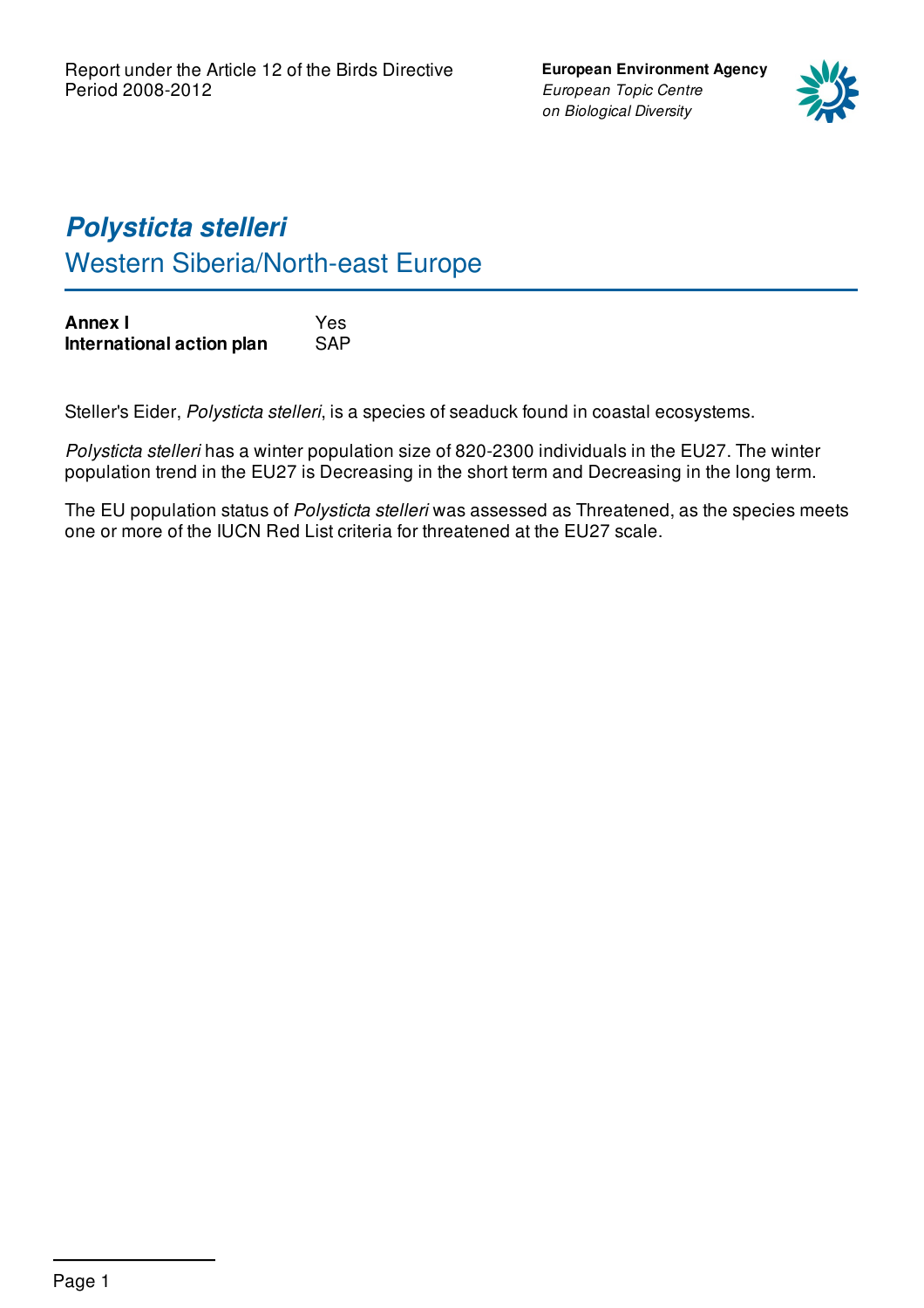### *Polysticta stelleri* [Western Siberia/North-east Europe]

*Report under the Article 12 of the Birds Directive*

## Assessment of status at the European level

| <b>Breeding</b><br>population size | <b>Breeding</b><br>population trend |              | Range | <b>Breeding range</b><br>trend |              | Winter          | Winter population<br>trend |              | Population |
|------------------------------------|-------------------------------------|--------------|-------|--------------------------------|--------------|-----------------|----------------------------|--------------|------------|
|                                    | <b>Short</b><br>term                | Long<br>term | area  | <b>Short</b><br>term           | Long<br>term | population size | <b>Short</b><br>term       | Long<br>term | status     |
|                                    |                                     |              |       |                                |              | 820 - 2300 i    |                            |              | Threatened |

See the endnotes for more information<sup>i</sup>

*Distribution map not available.*

## Trends at the Member State level

| MS/Ter.   | $%$ in      | <b>Breeding</b> | <b>Breeding</b><br>population trend |              | Range | <b>Breeding range</b><br>trend |              | Winter             | Winter population<br>trend |              |
|-----------|-------------|-----------------|-------------------------------------|--------------|-------|--------------------------------|--------------|--------------------|----------------------------|--------------|
|           | <b>EU27</b> | population size | <b>Short</b><br>term                | Long<br>term | area  | <b>Short</b><br>term           | Long<br>term | population<br>size | <b>Short</b><br>term       | Long<br>term |
| EE        |             |                 |                                     |              |       |                                |              | 800 - 2100 i       |                            | $\Omega$     |
| FI        |             |                 |                                     |              |       |                                |              | $5 - 60i$          |                            |              |
| LT        |             |                 |                                     |              |       |                                |              | $0 - 4i$           |                            |              |
| LV        |             |                 |                                     |              |       |                                |              | $0 - 10i$          |                            |              |
| <b>SE</b> |             |                 |                                     |              |       |                                |              | 18 - 34 i          |                            |              |

#### See the endnotes for more information<sup>ii</sup>

*Short-term breeding population trend was not reported for this species.*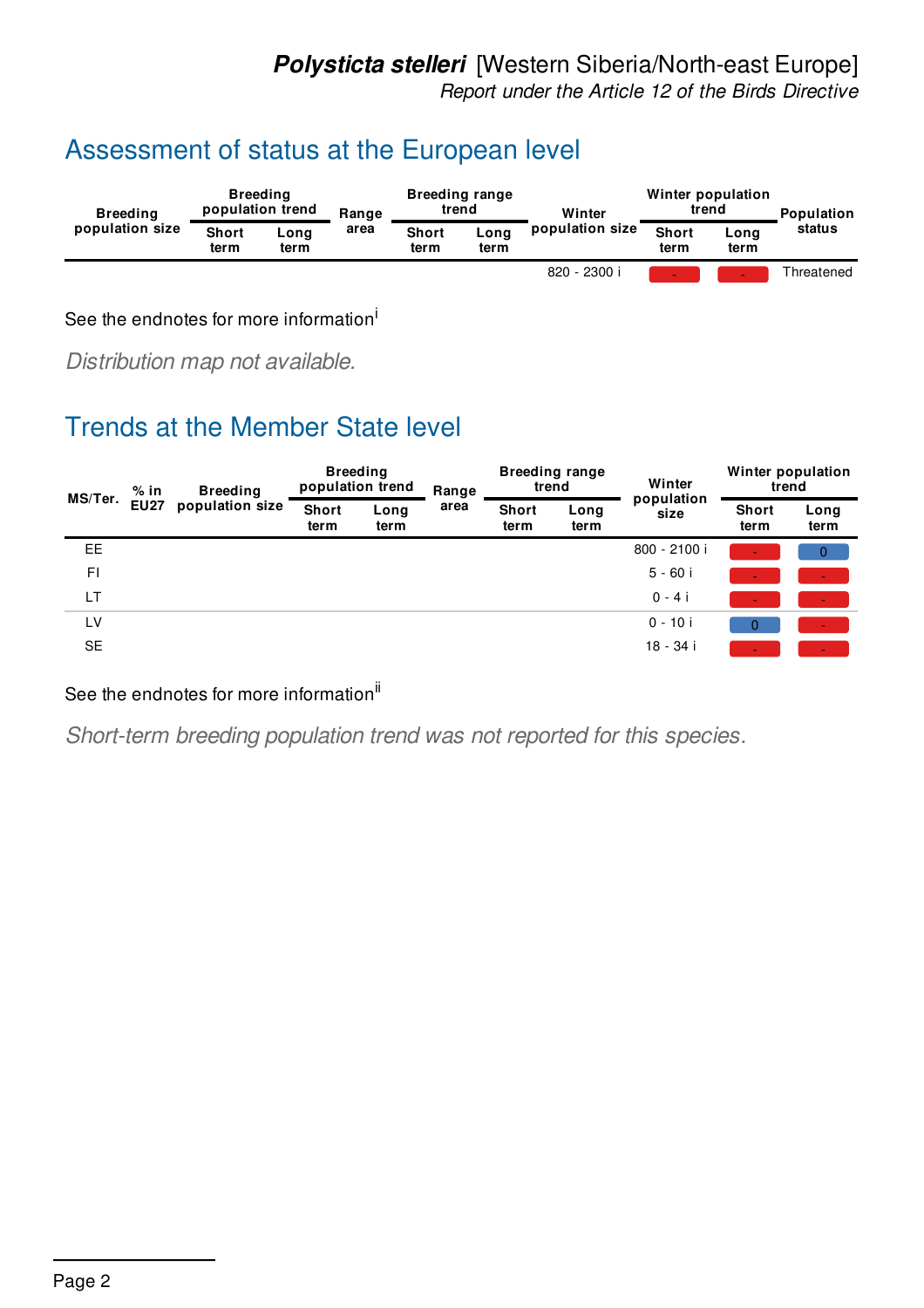### *Polysticta stelleri* [Western Siberia/North-east Europe] *Report under the Article 12 of the Birds Directive*

 $= 1300$ 



Outside data coverage

Unknown trend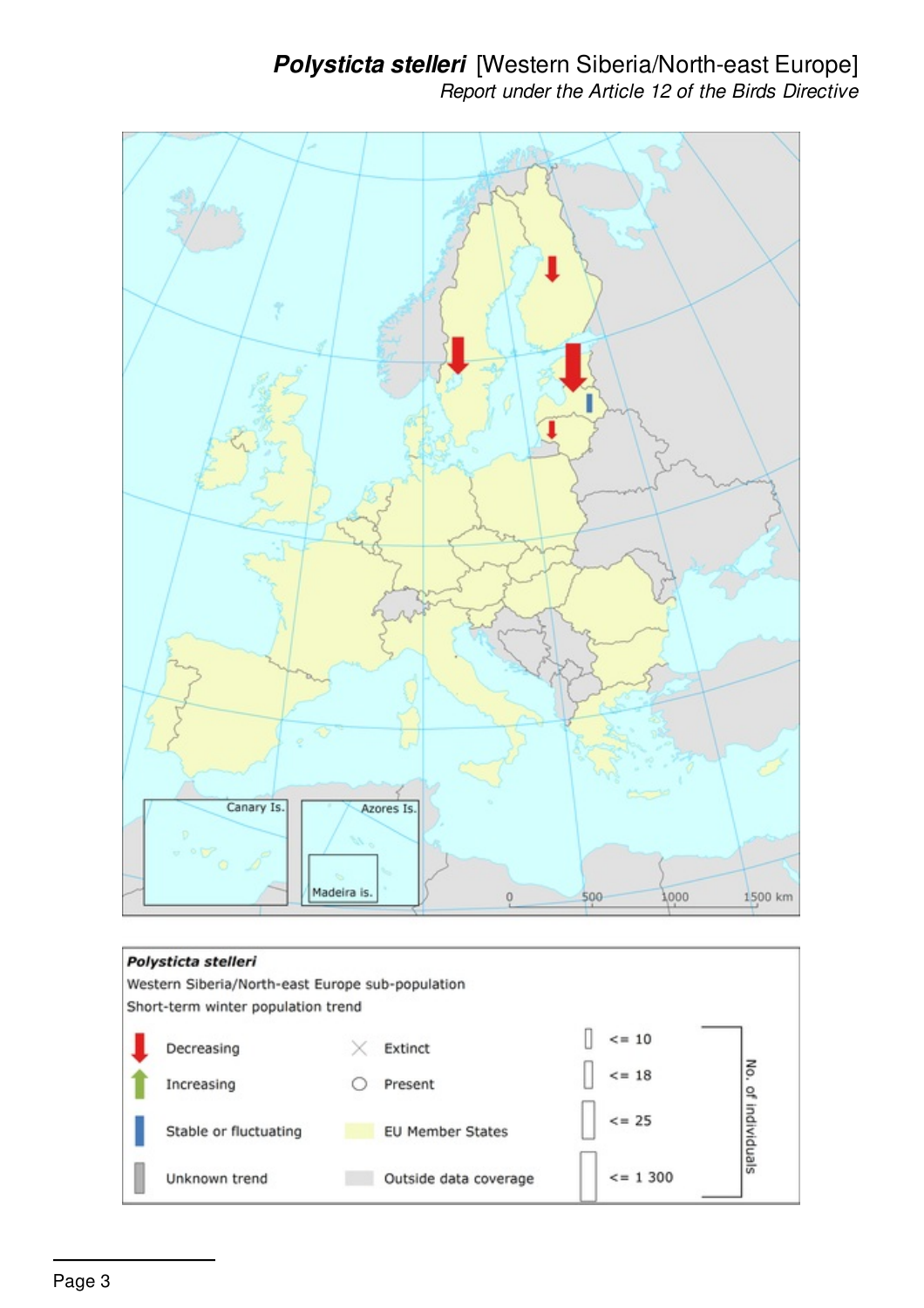### Main pressures and threats reported by Member States

For the bird species triggering SPA classification Member States were asked to report the 20 most important pressures and threats using an agreed hierarchical list which can be found on the Article 12 Reference Portal ( [http://bd.eionet.europa.eu/activities/Reporting/Article\\_12/reference\\_portal](http://bd.eionet.europa.eu/activities/Reporting/Article_12/reference_portal) ). Pressures are activities which are currently having an impact on the species and threats are activities expected to have an impact in the near future. The table below only contains information from Member States, where a species triggers SPA classification. Pressures and threats were ranked in three classes 'high, medium and low importance', the table below only shows pressures and threats classed as 'high', for some species there were less than ten pressures and threats reported as highly important.

#### **Ten most frequently reported 'highly important' pressures and threats**

|                  | <b>Code Activity</b>                     | <b>Frequency</b> |
|------------------|------------------------------------------|------------------|
| H <sub>03</sub>  | Pollution to marine waters               | 56               |
| F <sub>0</sub> 2 | Fishing and harvesting aquatic resources | 22               |
| M <sub>0</sub> 1 | Abiotic changes (climate change)         |                  |
| M02              | Biotic changes (climate change)          |                  |

## Proportion of population covered by the Natura 2000 network

For the bird species triggering SPA classification Member States were asked to report the size of a species population occurring within the Natura 2000 network. The percentage of species population covered by the network was estimated by comparing the population size within the network and the total population size.

#### **Percentage of coverage by Natura 2000 sites**

| <b>MS/territory</b> |        | season SPA trigger | % coverage |
|---------------------|--------|--------------------|------------|
| <b>EE</b>           | winter | <b>YES</b>         | 77.15      |
| FI                  | winter | <b>YES</b>         | 31.09      |
| LT                  | winter | <b>YES</b>         | 100        |
| LV                  | winter | <b>YES</b>         | 70.71      |
| <b>SE</b>           | winter | <b>NO</b>          |            |

See the endnotes for more information<sup>iii</sup>

### Most frequently reported conservation measures

For the bird species triggering SPA classification Member States were asked to report up to 20 conservation measures being implemented for this species using an agreed list which can be found on the Article 12 Reference Portal. Member States were further requested to highlight up to five most important ('highly important') measures; the table below only shows measures classed as 'high', for many species there were less than ten measures reported as highly important.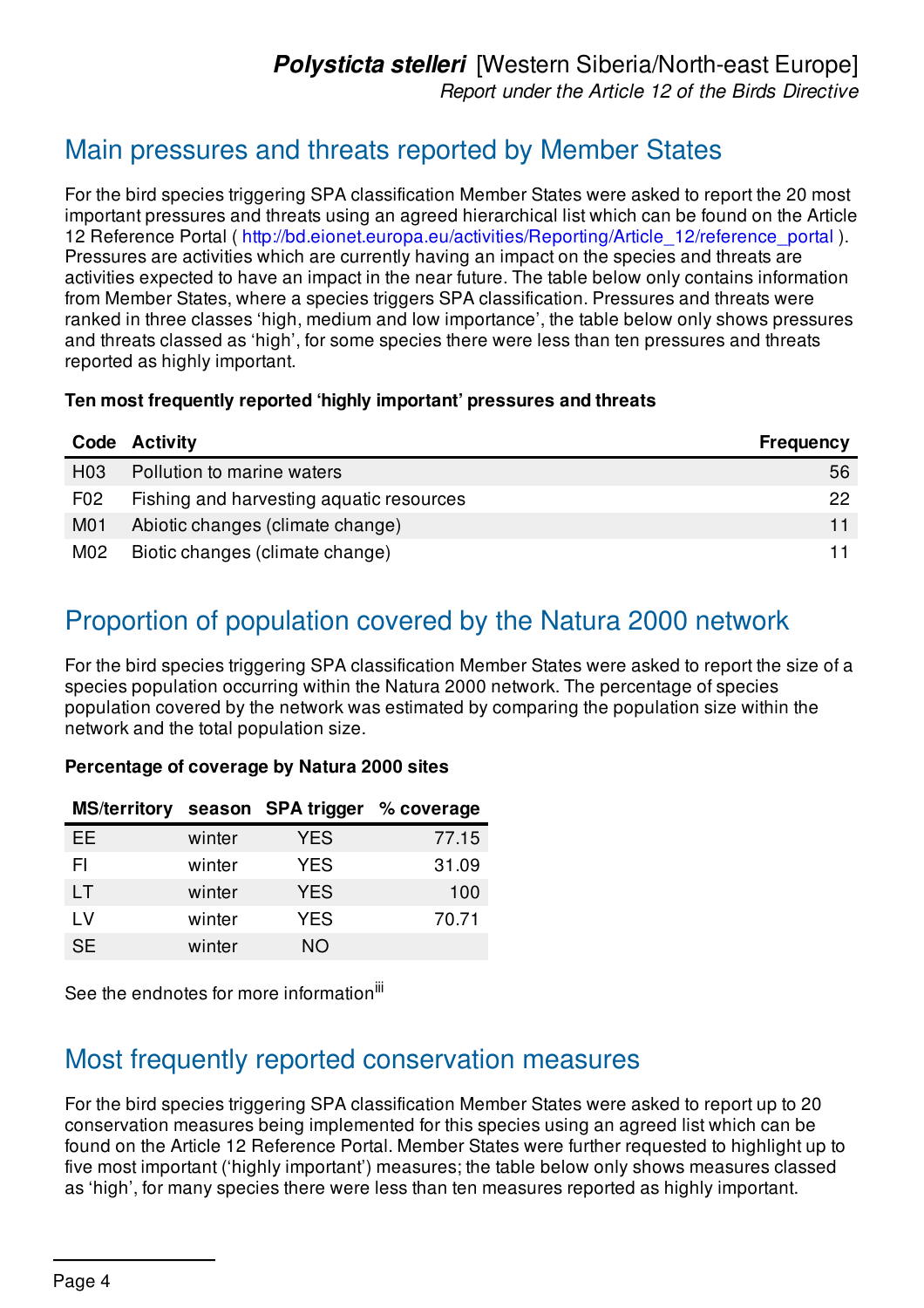#### **Ten most frequently reported 'highly important' conservation measures**

|     | Code Measure                           | Frequency |
|-----|----------------------------------------|-----------|
| 6.1 | <b>Establish protected areas/sites</b> | 100       |
|     |                                        |           |

This information is derived from the Member State national reports submitted to the European Commission under Article 12 of the Birds Directive in 2013 and covering the period 2008-2012. More detailed information, including the MS reports, is available at: <http://bd.eionet.europa.eu/article12/summary?period=1&subject=A506> .